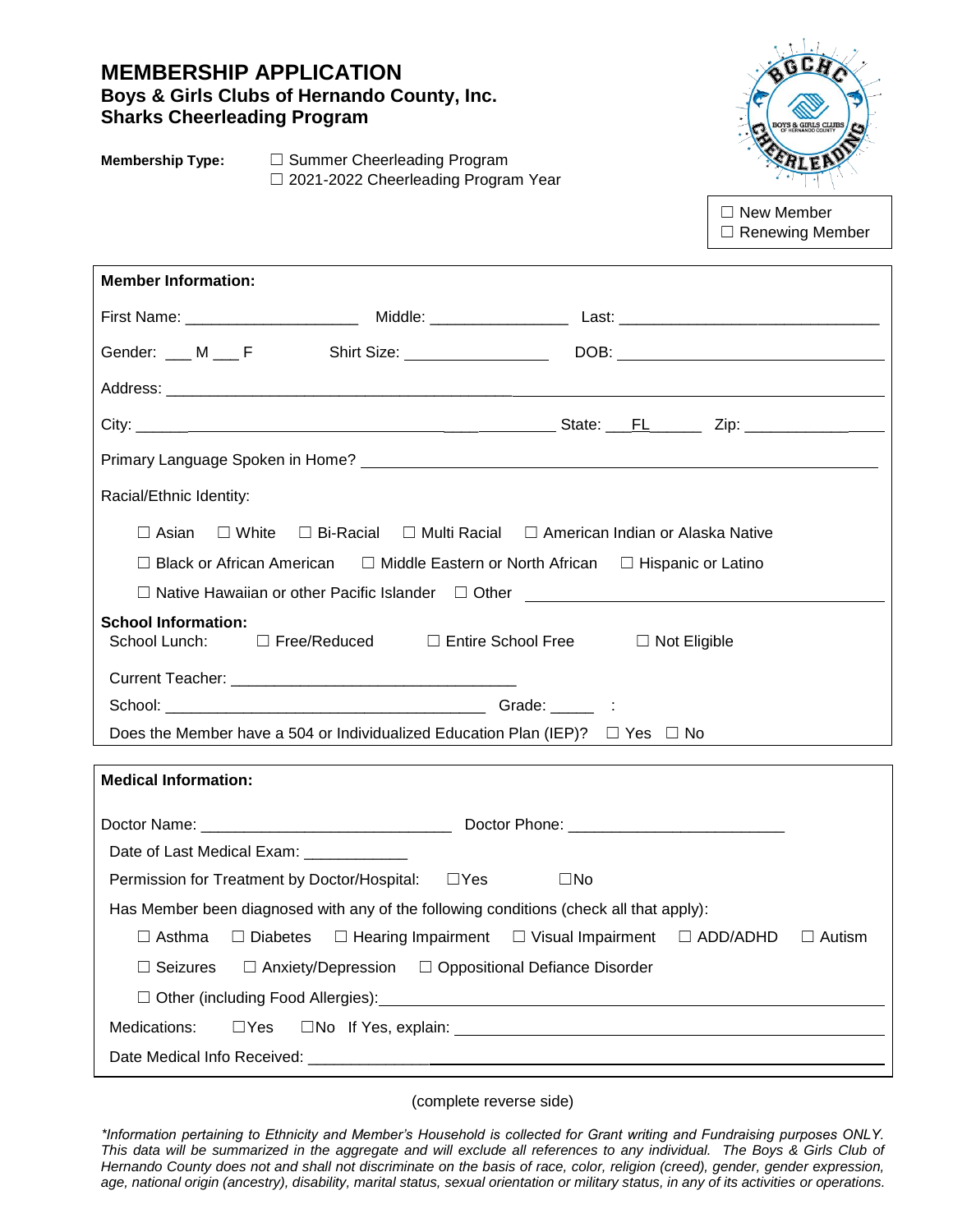| <b>Physical:</b> |                                                                            |                                                                                                    |                            |
|------------------|----------------------------------------------------------------------------|----------------------------------------------------------------------------------------------------|----------------------------|
|                  |                                                                            |                                                                                                    |                            |
|                  | Height: _____________ Weight: _______________                              |                                                                                                    |                            |
|                  |                                                                            |                                                                                                    |                            |
| Household:       |                                                                            | NOTE: This information is collected for Grant writing purposes ONLY                                |                            |
|                  |                                                                            |                                                                                                    |                            |
|                  |                                                                            | Member lives with: _______Both Parents ______Mother ______Father _____Grandparents _____Aunt/Uncle |                            |
|                  | $\frac{1}{1}$ Foster parent(s) $\frac{1}{1}$ Other: $\frac{1}{1}$          |                                                                                                    |                            |
|                  |                                                                            |                                                                                                    |                            |
| Annual           |                                                                            | $$0 - $5000$ \$30,001 - \$35,000 \[\]                                                              | \$60,001 - \$65,000        |
| Income           |                                                                            | $$5001 - $10,000$ $$35,001 - $40,000$ $$$                                                          | $$65,001 - $70,000$ ______ |
| Level:           | $$10,001 - $15,000$ _______                                                | \$40,001 - \$45,000                                                                                | $$70,001 - $75,000$        |
|                  |                                                                            | $$15,001 - $20,000$ $$45,001 - $50,000$                                                            | $$75,001 - $80,000$        |
|                  | $$20,001 - $25,000$                                                        | \$50,001 - \$55,000                                                                                | \$80,001 - \$85,000        |
|                  | $$25,001 - $30,000$ _______                                                | \$55,001-\$60,000 ______                                                                           | $$85,001 - $90,000+$       |
|                  | Number in Household: ______ Adults ______________ Children (Under 18)      |                                                                                                    |                            |
|                  | Is there a Member of the Household 65 years old or older: _____Yes _____No |                                                                                                    |                            |
|                  | Is there a Member of the Household Handicapped: _____Yes _____No           |                                                                                                    |                            |
|                  | Gender of Head of Household: Female Male                                   |                                                                                                    |                            |
|                  | Is Member from a Single Parent Household: ____Yes ____No                   |                                                                                                    |                            |
|                  | Military Status of Household Members:                                      |                                                                                                    |                            |
|                  | Current/Former Military: □ Yes □ No                                        |                                                                                                    |                            |
|                  | Status: □ Active Duty □ Reserve/Guard □ Veteran                            |                                                                                                    |                            |
|                  |                                                                            |                                                                                                    |                            |

#### **Disclaimer:**

**PARENT RELEASE** You are agreeing to let your minor child engage in a potentially dangerous activity. You are agreeing that, even if Boys & Girls Clubs of Hernando County, Inc. (doing business as and hereinafter referred to as "Boys & Girls Clubs of Hernando County") uses reasonable care in providing this activity, there is a chance your child may be seriously injured or killed by participating in this activity because there are certain dangers inherent in the activity which cannot be avoided or eliminated. By signing this form you are giving up your child's right and your right to recover from Boys & Girls Clubs of Hernando County in a lawsuit for any personal injury, including death, to your child or any property damage that results from the risks that are a natural part of the activity. You have the right to refuse to sign this form, and Boys & Girls Clubs of Hernando County has the right to refuse to let your child participate if you do not sign this form.

**PERMISSION TO PARTICIPATE** I, the parent/guardian of the above-named participant hereby acknowledge that my child is in good general health and I give my approval for my child to participate in any and all Recreational Cheer national, regional, league/conference, association and team/squad activities, including transportation to and from the activities by a licensed driver with proof of insurance. I understand, hereby give my approval for, and assume any and all risk of my child's use of various playing surfaces and conditions, including but not limited to, dry and wet natural and artificial grass, hard dirt, and/or mud and I hereby acknowledge and understand that said surfaces may be regular or very irregular.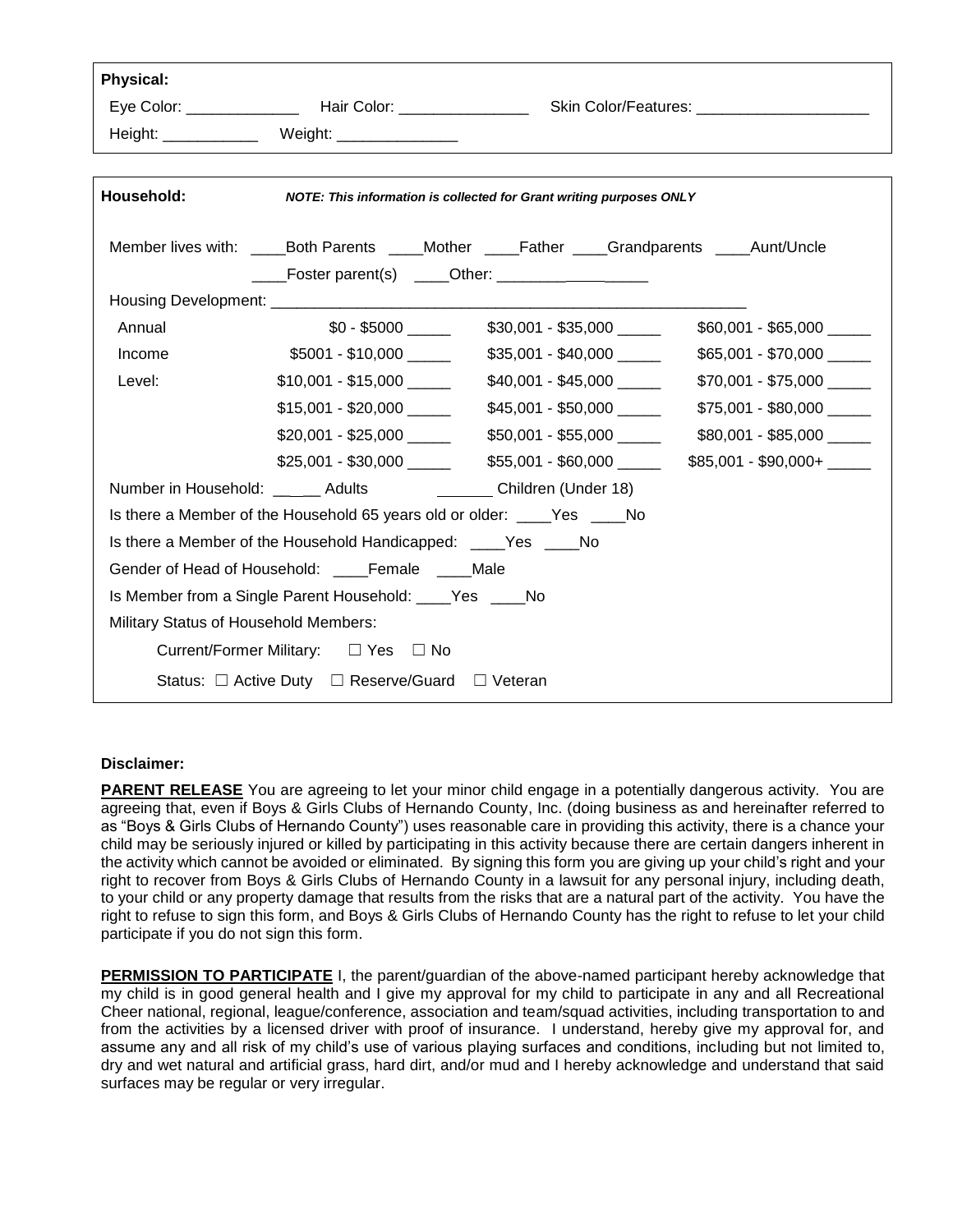**INTENT TO INFORM** I acknowledge that I am fully aware of the potential dangers of participation in any sport and I fully understand that participation in recreational cheer may result in **SERIOUS INJURIES, PARALYSIS, PERMANENT DISABILITY AND/OR DEATH**. Furthermore, I fully acknowledge and understand that protective equipment does not prevent all participant injuries and therefore I do hereby waive, release, absolve, indemnify, and agree to hold harmless the coaches, Boys & Girls Clubs of Hernando County, board members, staff and Boys & Girls Clubs of America board members and staff, and any and all organizers, sponsors, supervisors, participants, and persons transporting the above name participant to and from activities, from any claim arising out of any injury to my/our child whether the result of negligence or for any other cause.

**UNIFORM/EQUIPMENT RESPONSIBILITY** I acknowledge that all uniforms and equipment are the property of the Boys & Girls Clubs of Hernando County. I agree to assume full responsibility for any and all equipment/uniforms loaned to the above name participant and I agree to promptly return, at the final practice or upon dismissal from the program, the uniform and other equipment issued to the above named participant in as good condition as when received except for normal wear and tear. If I fail to adhere to this policy, I will be responsible for immediate payment of \$250.00 to the Boys & Girls Clubs of Hernando County. In the event of non-payment, the above named participant shall be unable to enroll in any Boys & Girls Clubs of Hernando County activities and will be subject to collections.

**COMMUNICATION AND PROMOTIONAL CONSENT** As a condition to my child's participation, I hereby consent to receive communications via email and mail from Boys & Girls Clubs of Hernando County. I understand that Boys & Girls Clubs of Hernando County does not sell its contact lists and communications sent may contain program information as well as special offers and may be opted out of by following the instructions in the email or via written request to the Boys & Girls Clubs of Hernando County. Furthermore, I hereby grant Boys & Girls Clubs of Hernando County the absolute right and permission to make, reproduce, broadcast or otherwise use participant's name and likeness, any photograph, films, videos, recordings or other depictions or images in whatever form or media in connection with participation in Boys & Girls Clubs of Hernando County throughout the universe in perpetuity and in any and all advertising and promotion materials, in any manner or media whatsoever for purposes of art, advertising, editorial, trade or promotion of any other purpose whatsoever. To the extent that any benefit accrues or may accrue to Boys & Girls Clubs of Hernando County, I hereby and forever waive any interest in or claim to such benefits and acknowledge that Boys & Girls Clubs of Hernando County is under no obligation to exercise any rights granted herein.

**ADULT CODE OF CONDUCT** In order to uphold the goals of Boys & Girls Clubs of Hernando County and ensure that all participants have the benefit of a safe and fun learning environment, all parents, guardians and other adults and attendees of recreational cheer events, including but not limited to practices, competitions, and banquets, must behave accordingly in a respectful, courteous and sportsmanlike manner at all times. Any adult using alcohol, tobacco, or non-prescription drugs illegally or against posted restrictions and/or appears intoxicated at a Boys & Girls Clubs of Hernando event or recreational cheer event, and/or who is flagrantly rude, attempts to intimidate, verbally abuse, heckles, taunts, ridicules, boos, throws objects and or uses vulgarity or profane language/gestures with an official, coach, volunteer, staff member, participant or other event attendee, may receive a verbal warning and/or be asked to leave the event. The Boys & Girls Clubs of Hernando may also provide a written warning to the individual regarding the misbehavior. The adult's children may also be removed from the event. Any adult who commits one of the above stated offenses a second time, will be banned from any and all recreational cheer events for a period of one year from the date of the second offense, and their children may also be removed from the program(s) for that time period. Any adult who physically assaults an official, coach, volunteer, staff member or participant or threatens grave bodily harm may be permanently banned from any and all Boys & Girls Clubs of Hernando County events and the individual's children may also be permanently removed from any and all Boys & Girls Clubs of Hernando County programs.

**ADHERENCE TO BOYS & GIRLS CLUBS OF HERNANDO COUNTY RULES AND PROCEDURES** I hereby understand and acknowledge that as a parent/guardian of a participant it is my responsibility to comply with all rules and regulations stipulated, adopted or recognized by Boys & Girls Clubs of Hernando County and understand that any non-compliance with any and all rules and regulations may be cause for discipline and/or dismissal of the participant, myself, and/or any spectators or other persons affiliated with the undersigned and the above named participant. I further understand that the participant must meet Boys & Girls Clubs of Hernando County age requirements on their official certification date as established by Boys & Girls Clubs of Hernando County, without exception. I agree to furnish an authentic copy of a birth certificate of the above-named participant to the Boys & Girls Clubs of Hernando County and understand that valid proof of age, a current calendar year's signed medical release and this form must be presented by date of certification in order to participate further in Boys & Girls Clubs of Hernando County activities. I/We hereby hold Boys & Girls Club of Hernando County harmless of any financial loss as the result of any disciplinary action.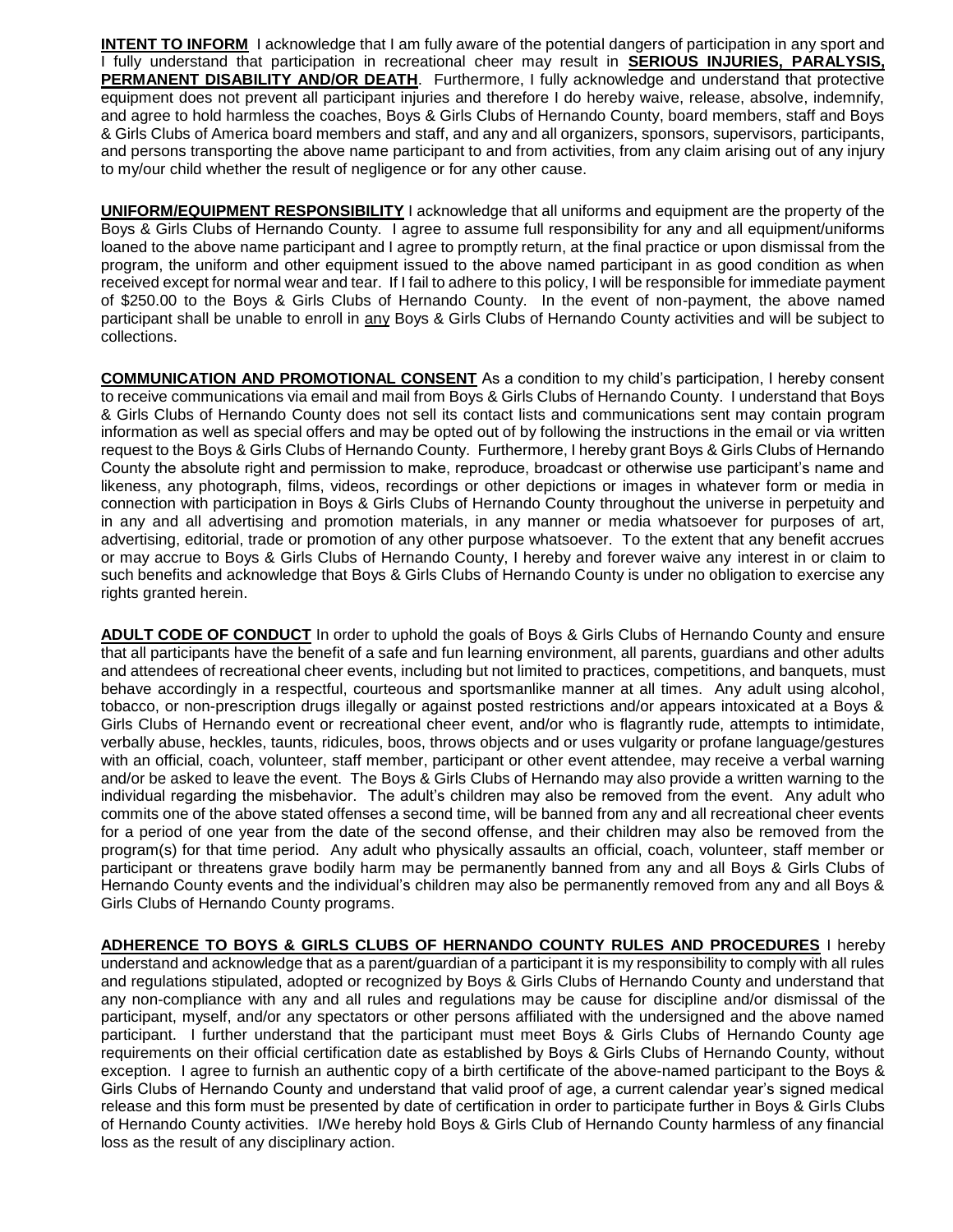**DISPUTE RESOLUTION POLICY SEVERABILITY** I hereby understand and acknowledge that all civil disputes between Boys & Girls Clubs of Hernando County and any and all affiliated parties will be subject to binding arbitration in the location of Spring Hill, Florida in accordance with Florida law under the guidelines and rules of the American Arbitration Association. I hereby agree that this binding arbitration shall be in lieu of any litigation by and between myself, Boys & Girls Clubs of Hernando County and any and all affiliated parties. I also understand and agree that if I contest any decision or ruling of Boys & Girls Clubs of Hernando County and seek other recourse, that I will reimburse Boys & Girls Clubs of Hernando County for all legal fees and expenses it reasonably incurs. If any portion of this form shall be deemed unenforceable, illegal, and/or invalid, the remainder shall remain in full force and effect.

**RULES AND REGULATIONS** In consideration of participation in the Boys & Girls Clubs of Hernando County's Recreational Cheer Program and by my signature below, I hereby stipulate that I have read, fully understand and voluntarily agree to be bound by all of the above and that all information provided by me is true and accurate to the fullest extent of my knowledge.

**FEES** I hereby understand and acknowledge that all fees paid are non-refundable.

**MEDICAL TREATMENT** I give permission to the Boys & Girls Club of Hernando County to seek emergency medical treatment for my minor child if I cannot be reached. I will be responsible for any/all costs of medical attention and treatment.

**MISCELLANEOUS** I understand that the Boys & Girls Club is not responsible for lost or stolen items. Parents and Club members are responsible for their own transportation to and from the Club. I understand that my child/children's membership may be suspended or canceled at any time, the sole decision resting in the judgment of the Unit Director and/or the Executive Director.

Parent/Guardian's Signature **Member's Signature** Member's Signature

Printed Name Printed Name

Date **Date Date Date Date Date Date Date Date Date**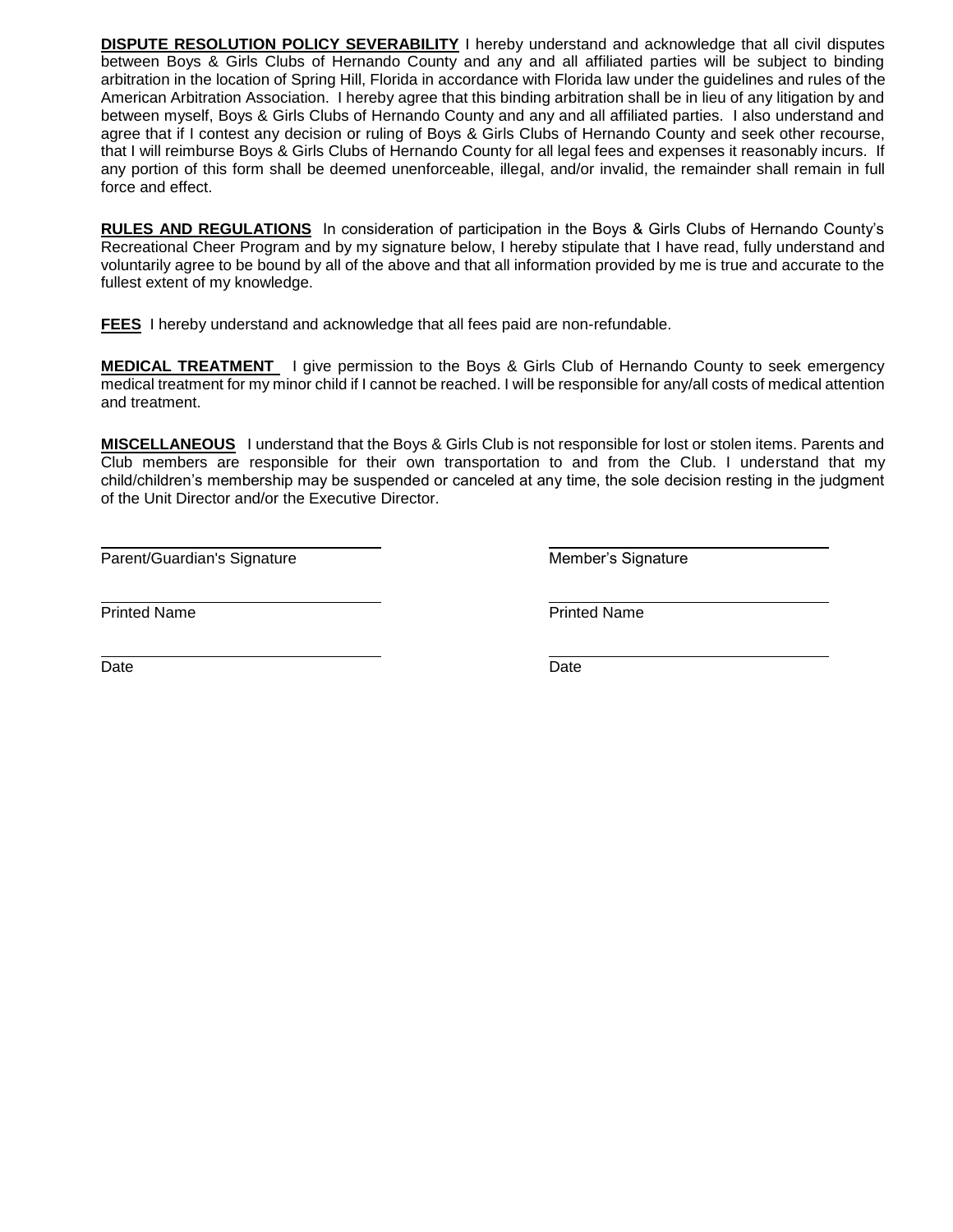# **MEMBERSHIP APPLICATION - CONTACTS**

**Boys & Girls Clubs of Hernando County, Inc.**

Member's Name: \_\_\_\_\_\_\_\_\_\_\_\_\_\_\_\_\_\_\_\_\_\_\_\_\_\_\_\_\_\_\_\_\_\_\_\_\_

| PRIMARY CONTACT                                                                                                                                                                                                               |                                                 |
|-------------------------------------------------------------------------------------------------------------------------------------------------------------------------------------------------------------------------------|-------------------------------------------------|
|                                                                                                                                                                                                                               |                                                 |
|                                                                                                                                                                                                                               |                                                 |
| □ Parent/Guardian □ Emergency Contact                                                                                                                                                                                         | □ Parent/Guardian □ Emergency Contact           |
| □ Person Authorized to Pick up Member                                                                                                                                                                                         | $\Box$ Person Authorized to Pick up Member      |
|                                                                                                                                                                                                                               |                                                 |
|                                                                                                                                                                                                                               |                                                 |
|                                                                                                                                                                                                                               |                                                 |
|                                                                                                                                                                                                                               |                                                 |
|                                                                                                                                                                                                                               |                                                 |
|                                                                                                                                                                                                                               |                                                 |
|                                                                                                                                                                                                                               |                                                 |
| Email:                                                                                                                                                                                                                        | Email:                                          |
| Name: Name: Name: Name: Name: Name: Name: Name: Name: Name: Name: Name: Name: Name: Name: Name: Name: Name: Name: Name: Name: Name: Name: Name: Name: Name: Name: Name: Name: Name: Name: Name: Name: Name: Name: Name: Name: | Name: Name:                                     |
|                                                                                                                                                                                                                               |                                                 |
| □ Parent/Guardian □ Emergency Contact                                                                                                                                                                                         | $\Box$ Parent/Guardian $\Box$ Emergency Contact |
| $\Box$ Person Authorized to Pick up Member                                                                                                                                                                                    | $\Box$ Person Authorized to Pick up Member      |
|                                                                                                                                                                                                                               |                                                 |
|                                                                                                                                                                                                                               |                                                 |
|                                                                                                                                                                                                                               |                                                 |
|                                                                                                                                                                                                                               |                                                 |
|                                                                                                                                                                                                                               |                                                 |
|                                                                                                                                                                                                                               |                                                 |
|                                                                                                                                                                                                                               |                                                 |
| Email:                                                                                                                                                                                                                        | Email:                                          |
| Name:                                                                                                                                                                                                                         | Name:                                           |
|                                                                                                                                                                                                                               |                                                 |
| □ Parent/Guardian<br>□ Emergency Contact                                                                                                                                                                                      | $\Box$ Parent/Guardian $\Box$ Emergency Contact |
| $\Box$ Person Authorized to Pick up Member                                                                                                                                                                                    | □ Person Authorized to Pick up Member           |
|                                                                                                                                                                                                                               |                                                 |
|                                                                                                                                                                                                                               |                                                 |
|                                                                                                                                                                                                                               |                                                 |
|                                                                                                                                                                                                                               |                                                 |
|                                                                                                                                                                                                                               |                                                 |
|                                                                                                                                                                                                                               |                                                 |
|                                                                                                                                                                                                                               |                                                 |
| Email:                                                                                                                                                                                                                        | Email:                                          |
|                                                                                                                                                                                                                               |                                                 |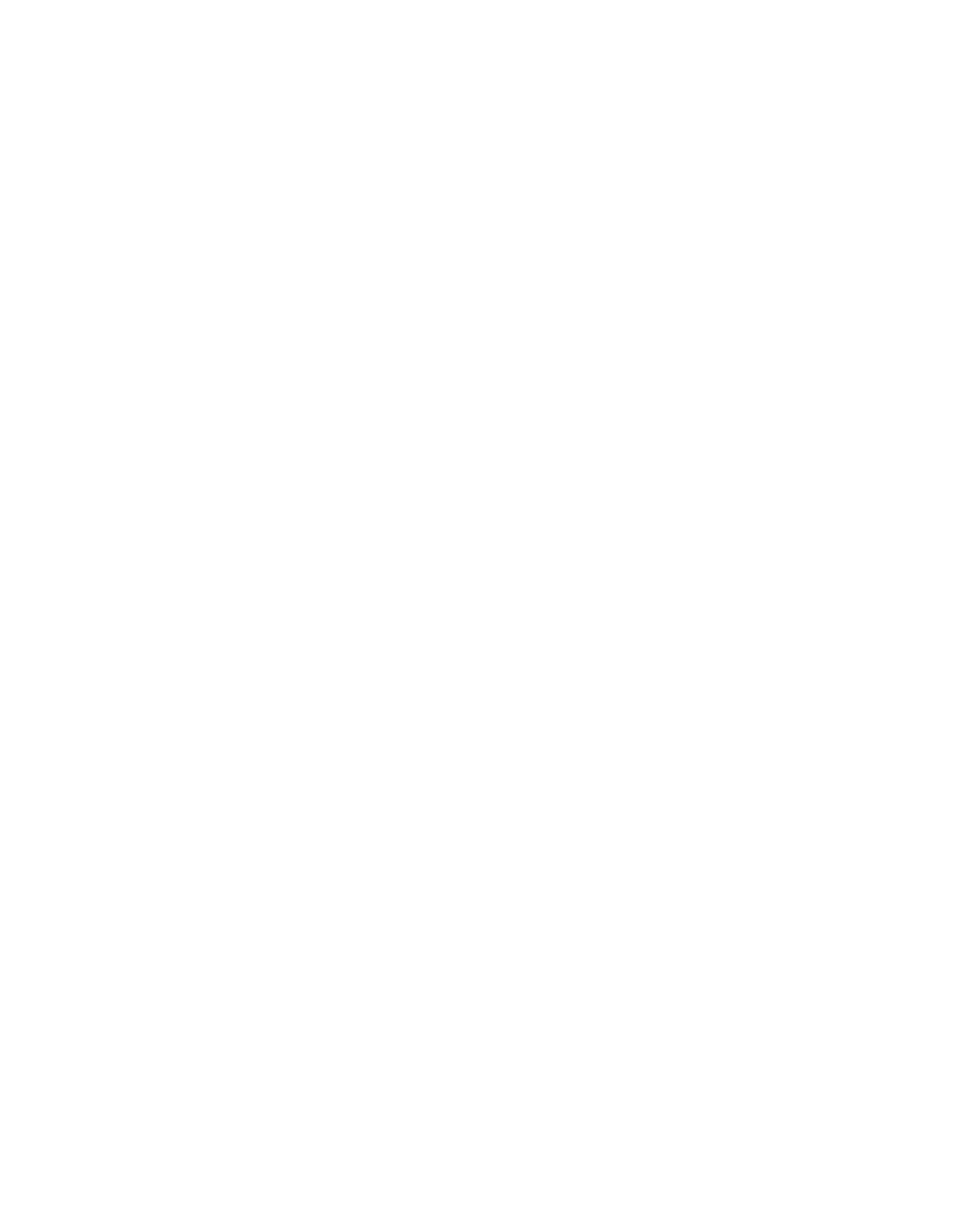## **Physical Fitness & Medical History Form Boys & Girls Clubs of Hernando County, Inc. Sharks Cheerleading Program**

**Special Note: This form must be dated after January 1, 2021 and then submitted to the Boys & Girls Clubs of Hernando County. No other forms are acceptable unless Section II is modified or substituted ONLY to comply with local and/or state laws or because of medical practitioner regulations (i.e., the medical practice insists on its own form). In either case, Section I must still be filled out entirely and attached to any modified/substituted form. Section II must be completed in its entirety ONLY by a Licensed State Examiner (medical doctor, nurse practitioner, etc.)**

#### **Section I: FOR PARENT/GUARDIAN COMPLETION ONLY**

**Legal Name of Participant (must match birth certificate):**

| Last the contract of the contract of the contract of the contract of the contract of the contract of the contract of the contract of the contract of the contract of the contract of the contract of the contract of the contr |                                                          | Middle <b>Middle</b>    |               |
|--------------------------------------------------------------------------------------------------------------------------------------------------------------------------------------------------------------------------------|----------------------------------------------------------|-------------------------|---------------|
|                                                                                                                                                                                                                                | $\frac{City}{1}$                                         |                         | State FL Zip  |
| Telephone No 2000 and 2000 and 2000 and 2000 and 2000 and 2000 and 2000 and 2000 and 2000 and 2000 and 2000 and 2000 and 2000 and 2000 and 2000 and 2000 and 2000 and 2000 and 2000 and 2000 and 2000 and 2000 and 2000 and 20 | Date of Birth <b>Exercise 2</b>                          | $\Box$ Male             | $\Box$ Female |
| Name of Primary Medical Insurance Company Name of Primary Research 1988.                                                                                                                                                       |                                                          | Policy: $\qquad \qquad$ |               |
|                                                                                                                                                                                                                                |                                                          |                         |               |
| Does Primary insured have Medicaid? $\square$ Yes $\square$ No                                                                                                                                                                 | Does Primary Insured have Medicare? $\Box$ Yes $\Box$ No |                         |               |

Sport: **Recreational Cheer**

### **PARTICIPANT MEDICAL HISTORY**

|                                                                                 | 1 es | NO. |
|---------------------------------------------------------------------------------|------|-----|
| Are there any injuries requiring medical attention?                             |      |     |
| Are there any past surgeries or scheduled surgeries?                            |      |     |
| Is there any history of concussions and/or head injuries?                       |      |     |
| Is the participant currently under the care of a medical practitioner?          |      |     |
| Is the participant currently taking any medications?                            |      |     |
| Does the participant have any allergies (penicillin, bee stings, etc.)?         |      |     |
| Does the participant have asthma/require the use of an inhaler?                 |      |     |
| Is the participant diabetic/require medication for diabetes?                    |      |     |
| Does the participant carry sickle cell trait/suffer from sickle cell disease?   |      |     |
| Does the participant currently require medication?                              |      |     |
| Does/has the participant have/had seizures?                                     |      |     |
| Does the participant wear glasses or contact lenses?                            |      |     |
| Does the participant wear a brace or other medical support device?              |      |     |
| Does the participant have any other physical limitations or medical conditions? |      |     |
|                                                                                 |      |     |

If you answered yes to any of the above questions, please provide the question number and an explanation in the following space and/or attach to this form:

If you answered yes about concussions, provide the name and of the doctor or qualified medical professional who cleared Participant for this activity:

Name: 2008. [2016] Name: 2016. [2016] Name: 2016. [2016] Phone Number: 2016. [2016] Phone Number: 2016. [2016] Phone Number: 2016. [2016] Phone Number: 2016. [2016] Phone Number: 2016. [2016] Phone Number: 2016. [2016] Pho

**Yes No**

**I hereby certify that this information is accurate to the best of my knowledge. I understand that this medical authorization may be voided in the event of injury, illness or accident and my child may not be cleared for participation at such time. Further, I hereby acknowledge that it is my responsibility to inform my child's coach or organization official in writing if there is any change in the medical condition of my child. I also understand that it's my responsibility to obtain written permission from my child's physician on official medical stationary in order to seek permission for my child to resume participation after any and all such injury, illness or accident.**

Signature of Parent or Legal Guardian: Printed Name: Relationship to Participant:

Date: